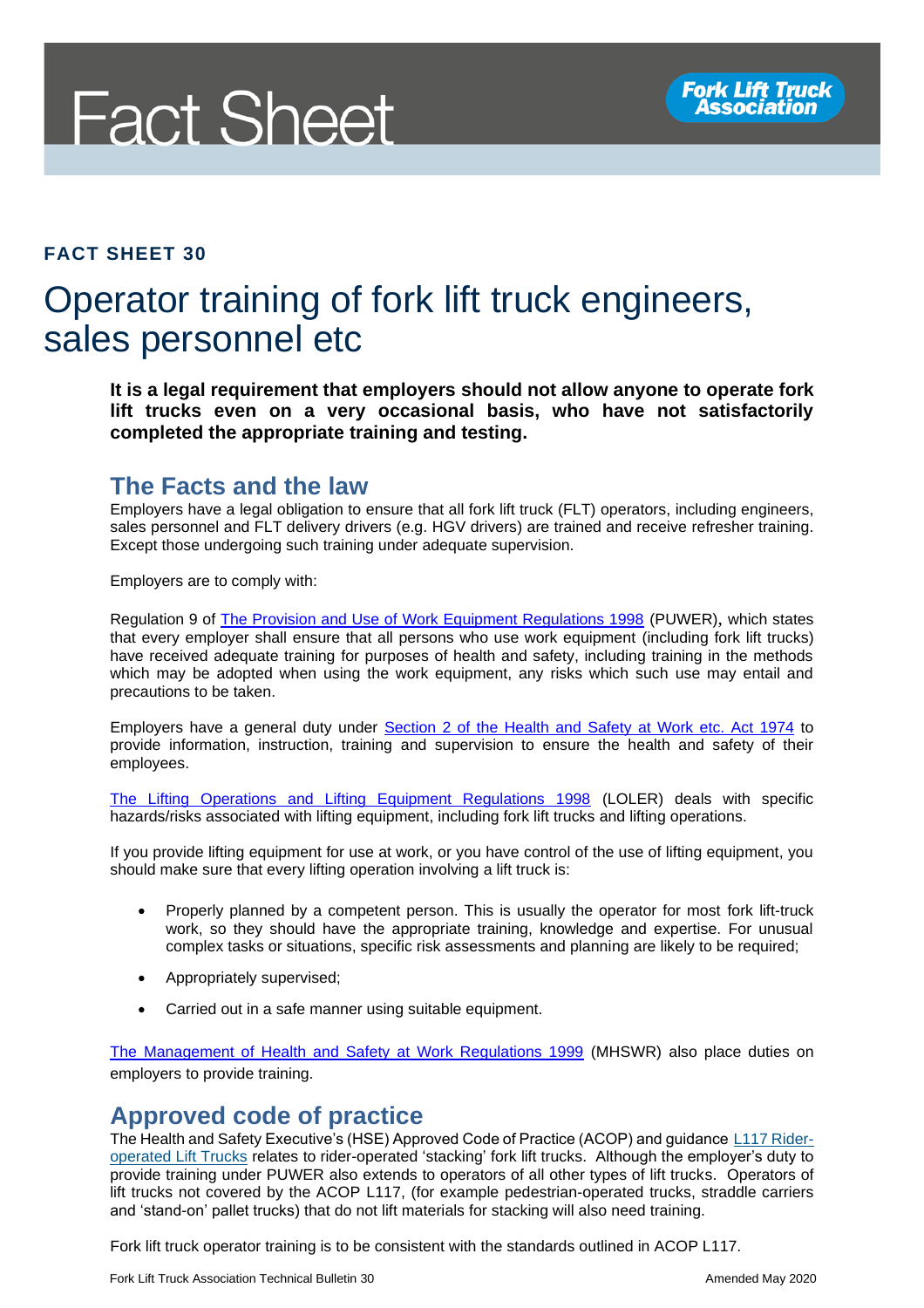While ACOP L117 is not law, it has been produced under section 16 of the [Health and Safety at Work](http://www.legislation.gov.uk/ukpga/1974/37/section/16)  [etc Act. 1974](http://www.legislation.gov.uk/ukpga/1974/37/section/16) and has special status in law.

# **The training options**

Anyone who operates a fork lift truck even on an infrequent basis, needs training to a recognised standard, including engineers, sales personnel and FLT delivery drivers (e.g. HGV drivers). It is crucial that these groups understand how to operate safely, as their job roles often require them to work at customers' sites.

Previously the only option for these personnel was to undergo a 'full' operator course. For a novice operator, this would be a 5 day basic training course, based on 3 delegates participating.

However, fork lift truck training accrediting bodies such as the [Association of Industrial Truck Trainers](https://www.aitt.co.uk/) (AITT), recognised that many engineers, sales personnel and FLT delivery drivers (e.g. HGV drivers) are often not required to carry out the full range of tasks (e.g. loading/unloading) regularly completed by employed fork lift truck operators, and have therefore introduced a 'Restricted' training course.

A 'Restricted' training course provides within a reduced course duration, the majority of engineers, sales personnel and FLT delivery drivers (e.g. HGV drivers) with the necessary knowledge and skills (excluding loading and unloading) to complete their roles and fulfil employers legal obligations.

For a novice operator, a 'Restricted' training course for one category of fork lift truck takes 2 days. Additional fork lift truck categories can be added, taking half a day per category.

## **What if engineers etc are required to load and unload?**

If employers require any fork lift truck operator, including engineers, sales personnel and FLT delivery drivers (e.g. HGV drivers) to load or unload, a 'Restricted' training course will not be adequate.

Completion of 'full' operator training and testing, as described within the scope of ACOP L117 will be required.

## **Refresher training obligation**

Refresher training is also a legal requirement and should be in line with company polices following the completion of a risk assessment.

As engineers, sales personnel and FLT delivery drivers (e.g. HGV drivers) often work at customers sites, it may be a requirement for them to undertake refresher training in line with customer's requirements.

Notwithstanding, refresher training is to be consistent with the standards outlined in ACOP L117, which proposes that refresher training should be provided to all fork lift truck operators every 3-5 years.

Depending on company policy, this may be conducted more often according to frequency of use, near misses etc.

Regular refresher training will ensure operators:

- Maintain good driving habits.
- Learn new skills where appropriate.
- Reassess their abilities